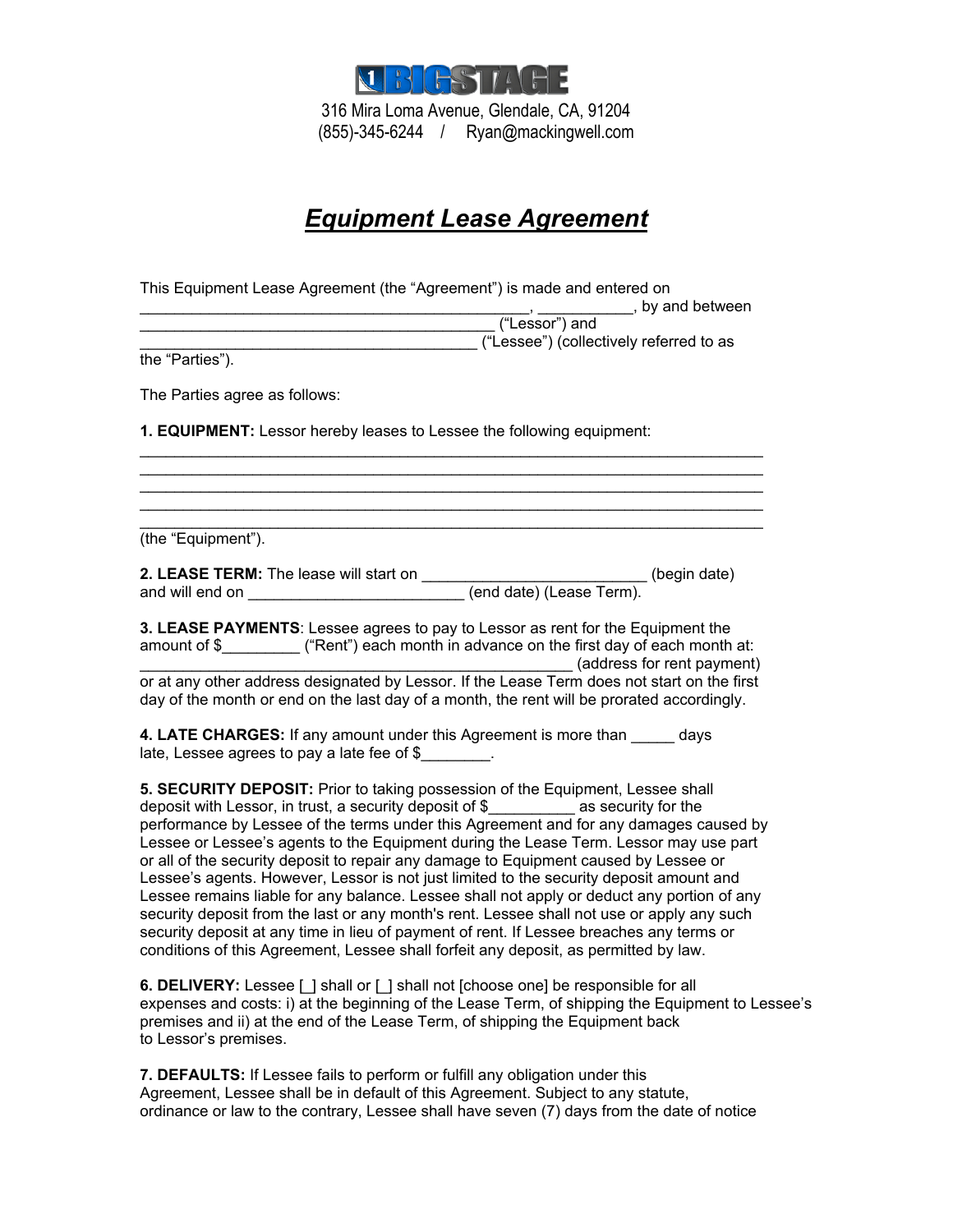

of default by Lessor to cure the default. In the event Lessee does not cure a default, Lessor may at Lessor's option (a) cure such default and the cost of such action may be added to Lessee's financial obligations under this Agreement; or (b) declare Lessee in default of the Agreement. If Lessee shall become insolvent, cease to do business as a going concern or if a petition has been filed by or against Lessee under the Bankruptcy Act or similar federal or state statute, Lessor may immediately declare Lessee in default of this Agreement. In the event of default, Lessor may, as permitted by law, re-take possession of the Equipment. Lessor may, at its option, hold Lessee liable for any difference between the Rent that would have been payable under this Agreement during the balance of the unexpired term and any rent paid by any successive lessee if the Equipment is re-let minus the cost and expenses of such reletting. In the event Lessor is unable to re-let the Equipment during any remaining term of this Agreement, after default by Lessee, Lessor may at its option hold Lessee liable for the balance of the unpaid rent under this Agreement if this Agreement had continued in force.

**8. POSSESSION AND SURRENDER OF EQUIPMENT:** Lessee shall be entitled to possession of the Equipment on the first day of the Lease Term. At the expiration of the Lease Term, Lessee shall surrender the Equipment to Lessor by delivering the Equipment to Lessor or Lessor's agent in good condition and working order, ordinary wear and tear excepted, as it was at the commencement of the Agreement.

**9. USE OF EQUIPMENT:** Lessee shall only use the Equipment in a careful and proper manner and will comply with all laws, rules, ordinances, statutes and orders regarding the use, maintenance of storage of the Equipment.

**10. CONDITION OF EQUIPMENT AND REPAIR:** Lessee or Lessee's agent has inspected the Equipment and acknowledges that the Equipment is in good and acceptable condition.

**11. MAINTENANCE, DAMAGE AND LOSS:** Lessee will, at Lessee's sole expense, keep and maintain the Equipment clean and in good working order and repair during the Lease Term. In the event the Equipment is lost or damaged beyond repair, Lessee shall pay to Lessor the replacement cost of the Equipment; in addition, the obligations of this Agreement shall continue in full force and effect through the Lease Term.

12. INSURANCE: Lessee shall be responsible to maintain insurance on the Equipment with losses payable to Lessor against fire, theft, collision, and other such risks as are appropriate and specified by Lessor. Upon request by Lessor, Lessee shall provide proof of such insurance13. ENCUMBRANCES, TAXES AND OTHER LAWS: Lessee shall keep the Equipment free and clear of any liens or other encumbrances, and shall not permit any act where Lessor's title or rights may be negatively affected. Lessee shall be responsible for complying with and conforming to all laws and regulations relating to the possession, use or maintenance of the Equipment. Furthermore, Lessee shall promptly pay all taxes, fees, licenses and governmental charges, together with any penalties or interest thereon, relating to the possession, use or maintenance of the Equipment.

**14. LESSORS REPRESENTATIONS:** Lessor represents and warrants that he/she has the right to lease the Equipment as provided in this Agreement and that Lessee shall be entitled to quietly hold and possess the Equipment, and Lessor will not interfere with that right as long as Lessee pays the Rent in a timely manner and performs all other obligations under this Agreement.

**15. OWNERSHIP:** The Equipment is and shall remain the exclusive property of Lessor.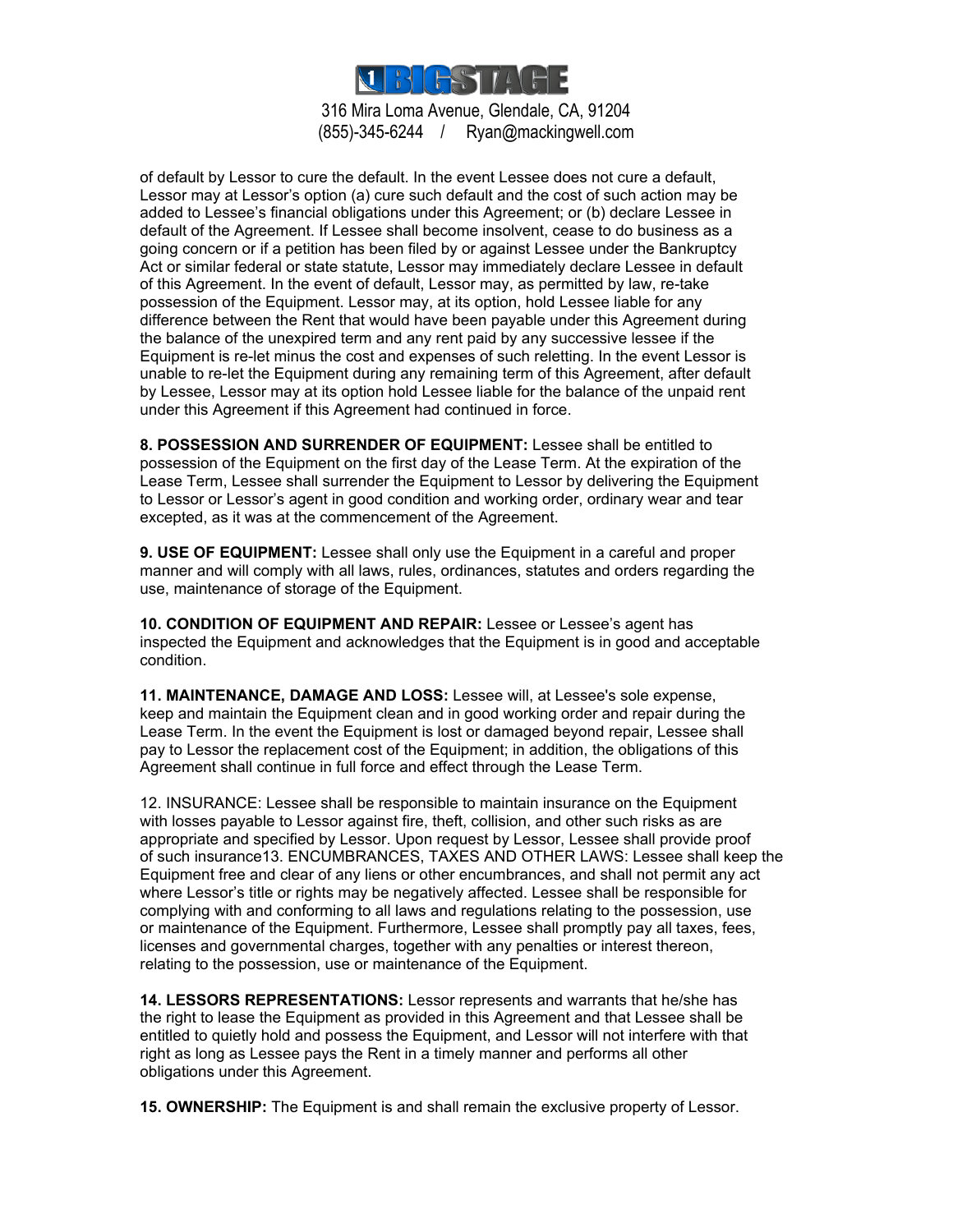

16. SEVERABILITY: If any part or parts of this Agreement shall be held unenforceable for any reason, the remainder of this Agreement shall continue in full force and effect. If any provision of this Agreement is deemed invalid or unenforceable by any court of competent jurisdiction, and if limiting such provision would make the provision valid, then such provision shall be deemed to be construed as so limited.

17. ASSIGNMENT: Neither this Agreement nor Lessee's rights hereunder are assignable except with Lessor's prior, written consent.

18. BINDING EFFECT: The covenants and conditions contained in the Agreement shall apply to and bind the Parties and the heirs, legal representatives, successors and permitted assigns of the Parties.

19. GOVERNING LAW: This Agreement shall be governed by and construed in accordance with the laws of the State of

20. NOTICE: Any notice required or otherwise given pursuant to this Agreement shall be in writing and mailed certified return receipt requested, postage prepaid, or delivered by overnight delivery service to:

Lessor: Lessee:

\_\_\_\_\_\_\_\_\_\_\_\_\_\_\_\_\_\_\_\_\_\_\_\_\_\_\_\_\_\_\_\_ \_\_\_\_\_\_\_\_\_\_\_\_\_\_\_\_\_\_\_\_\_\_\_\_\_\_\_\_\_\_ \_\_\_\_\_\_\_\_\_\_\_\_\_\_\_\_\_\_\_\_\_\_\_\_\_\_\_\_\_\_\_\_ \_\_\_\_\_\_\_\_\_\_\_\_\_\_\_\_\_\_\_\_\_\_\_\_\_\_\_\_\_\_ \_\_\_\_\_\_\_\_\_\_\_\_\_\_\_\_\_\_\_\_\_\_\_\_\_\_\_\_\_\_\_\_ \_\_\_\_\_\_\_\_\_\_\_\_\_\_\_\_\_\_\_\_\_\_\_\_\_\_\_\_\_\_

 Either party may change such addresses from time to time by providing notice as set forth above21. ENTIRE AGREEMENT: This Agreement constitutes the entire agreement between the Parties and supersedes any prior understanding or representation of any kind preceding the date of this Agreement. There are no other promises, conditions, understandings or other agreements, whether oral or written, relating to the subject matter of this Agreement. This Agreement may be modified in writing and must be signed by both Lessor and Lessee.

22. CUMULATIVE RIGHTS: Lessor's and Lessee's rights under this Agreement are cumulative, and shall not be construed as exclusive of each other unless otherwise required by law.

23. WAIVER: The failure of either party to enforce any provisions of this Agreement shall not be deemed a waiver or limitation of that party's right to subsequently enforce and compel strict compliance with every provision of this Agreement. The acceptance of rent by Lessor does not waive Lessor's right to enforce any provisions of this Agreement.

24. INDEMNIFICATION: Except for damages, claims or losses due to Lessor's acts or negligence, Lessee, to the extent permitted by law, will indemnify and hold Lessor and Lessor's property, free and harmless from any liability for losses, claims, injury to or death of any person, including Lessee, or for damage to property arising from Lessee using and possessing the Equipment or from the acts or omissions of any person or persons, including Lessee, using or possessing the Equipment with Lessee's express or implied consent.